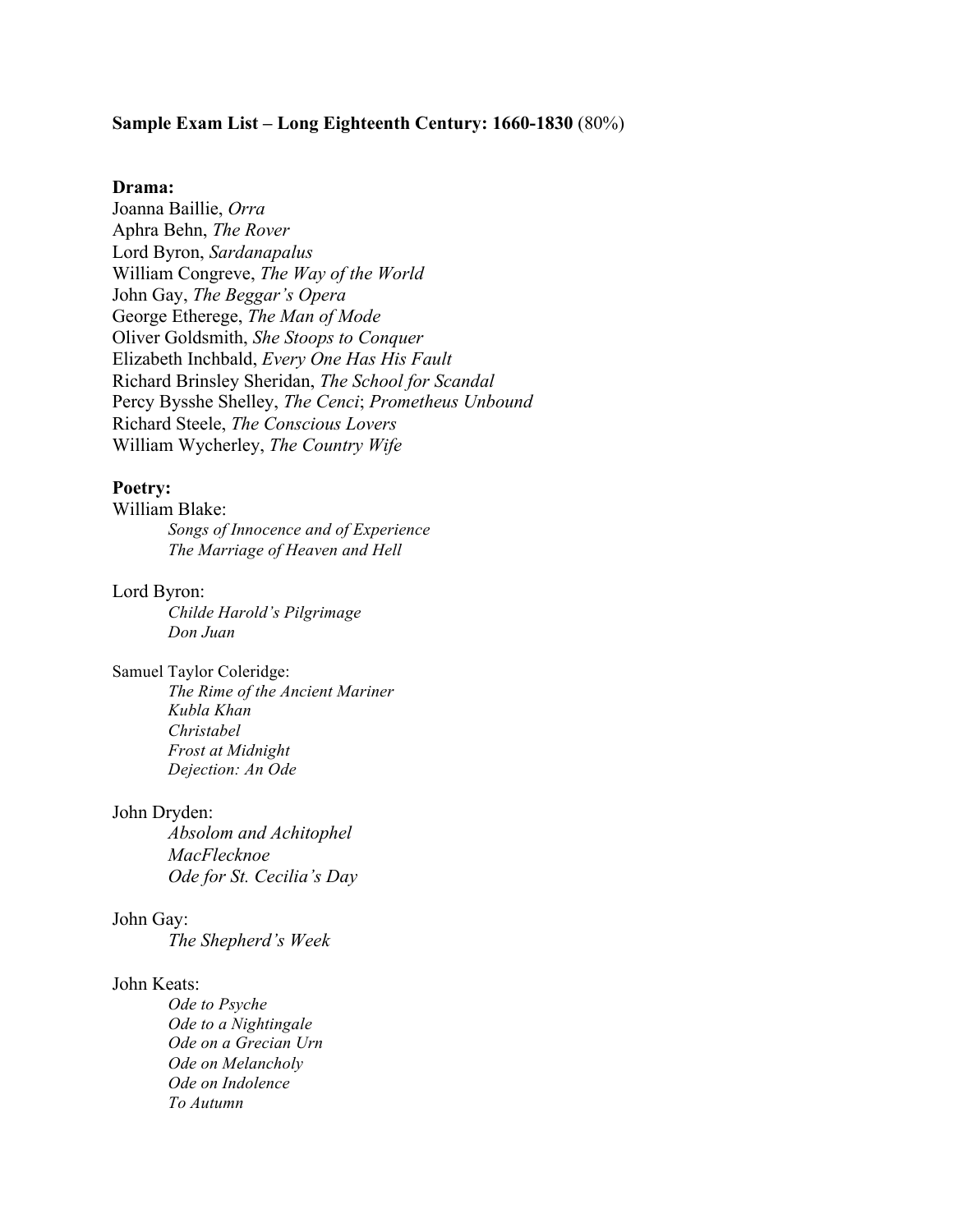## Alexander Pope:

*The Dunciad The Rape of the Lock Moral Essays Essay on Man Essay on Criticism Windsor Forest Epistle to Arbuthnot*

# John Wilmot, Second Earl of Rochester:

*Tunbridge Wells A Ramble in St. James' Park The Imperfect Enjoyment Satire Against Reason and Mankind Artemizia to Chloe* "On Mrs. Willis" "Seigneur Dildoe"

# Percy Shelley:

*Mont Blanc Ozymandias Stanzas Written in Dejection – December 1818, near Naples Ode to the West Wind Prometheus Unbound (*excerpts) *Adonais*

## Jonathan Swift:

*Verses on the Death of Jonathan Swift On Poetry: A Rapsody The Progress of Beauty The Progress of Love The Lady's Dressing Room A Beautiful Young Nymph Going to Bed Strephon and Chloe* The *Stella* poems *Description of a City Shower Description of a Morning*

# William Wordsworth:

*Lyrical Ballads Lines Composed a Few Miles above Tintern Abbey The Prelude, or Growth of a Poet's Mind*